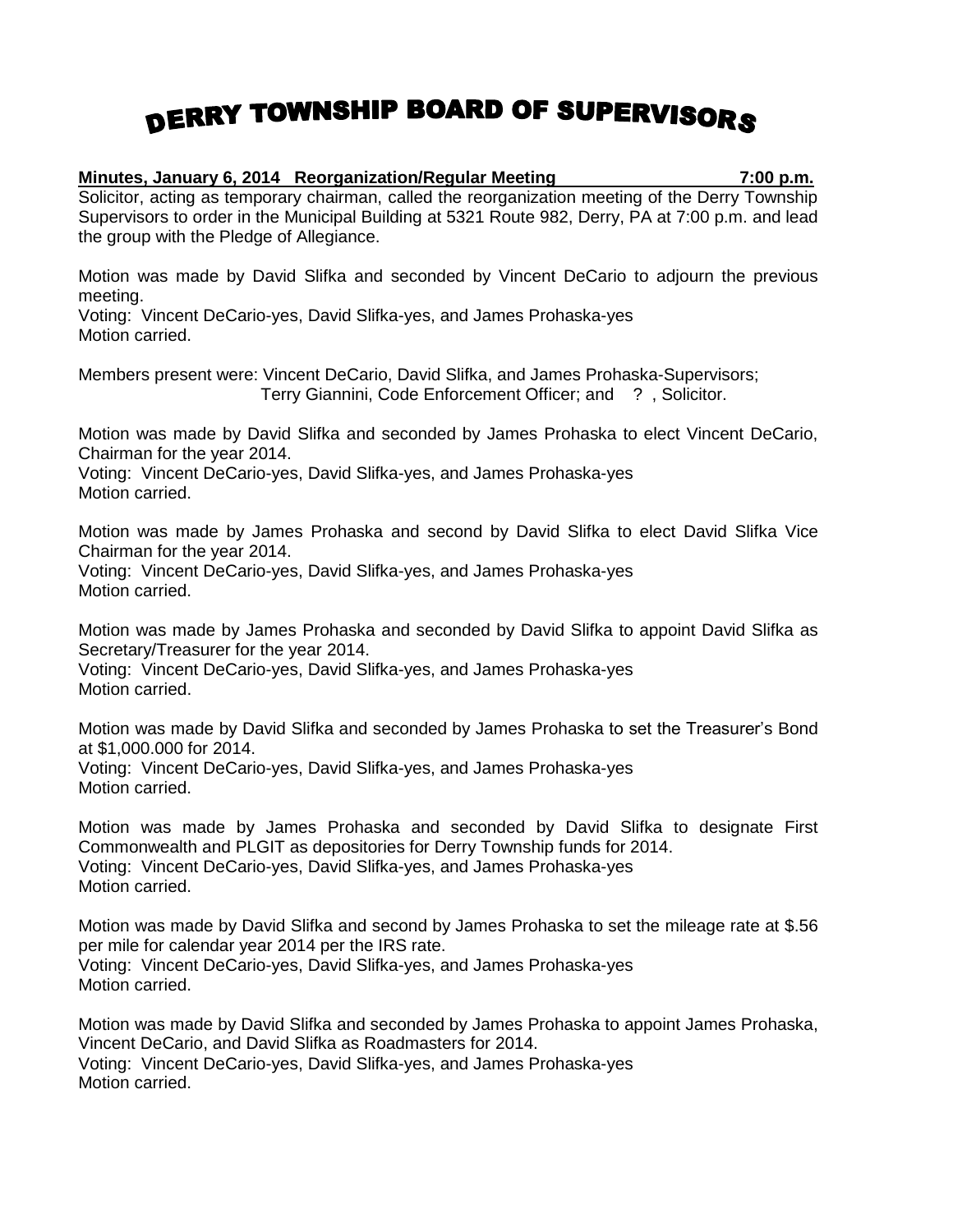Motion was made by James Prohaska and seconded by David Slifka to maintain three Road Districts as follows: District 1- Vincent DeCario; District 2- David Slifka, and District 3-James Prohaska. Voting: Vincent DeCario-yes, David Slifka-yes, and James Prohaska-yes Motion carried.

Motion was made by David Slifka and seconded by James Prohaska to appoint the firm of Dodaro, Matta, and Cambest as Solicitor for 2014. Voting: Vincent DeCario-yes, David Slifka-yes, and James Prohaska-yes Motion carried.

Motion was made by David Slifka and seconded by James Prohaska to appoint Gibson-Thomas Engineering Co., Inc. as Engineer at will for 2014. Voting: Vincent DeCario-yes, David Slifka-yes, and James Prohaska-yes Motion carried.

Motion was made by James Prohaska and seconded by David Slifka to appoint Emil Bove as Certified Sewage Enforcement Officer for 2014.

Voting: Vincent DeCario-yes, David Slifka-yes, and James Prohaska-yes Motion carried.

Motion was made by James Prohaska and seconded by David Slifka to award the Insurance Contract for 2014 to Varine-Slavin Insurance Agency. Voting: Vincent DeCario-yes, David Slifka-yes, and James Prohaska-yes Motion carried.

Motion was made by James Prohaska and seconded by David Slifka to appoint Terry Giannini as Emergency Management Director for 2014.

Voting: Vincent DeCario-yes, David Slifka-yes, and James Prohaska-yes Motion carried.

Motion was made by David Slifka and seconded by James Prohaska to appoint Richard Laick to the Vacancy Board for 2014. Voting: Vincent DeCario-yes, David Slifka-yes, and James Prohaska-yes

Motion carried.

Motion was made by James Prohaska and seconded by Vincent to appoint R. Daniel Duralia to the Derry Township Municipal Authority for a five-year term. Voting: David Slifka-yes, and Daniel Rullo-yes, Vincent DeCario-no Motion carried.

Motion was made by David Slifka and second by James Prohaska to hold meetings on the first Tuesday of each month for 2014 except for the November meeting which will be held on the first Wednesday. The meetings will be held at 7 p.m. in the Derry Township Municipal Building, 5321 Route 982, Derry, PA 15627. Meeting dates are as follows:

February 4, March 4, April 1, May 6, June 3, July 1, August 5, September 2, October 7, November 5, and December 2

Voting: Vincent DeCario-yes, David Slifka-yes, and James Prohaska-yes Motion carried.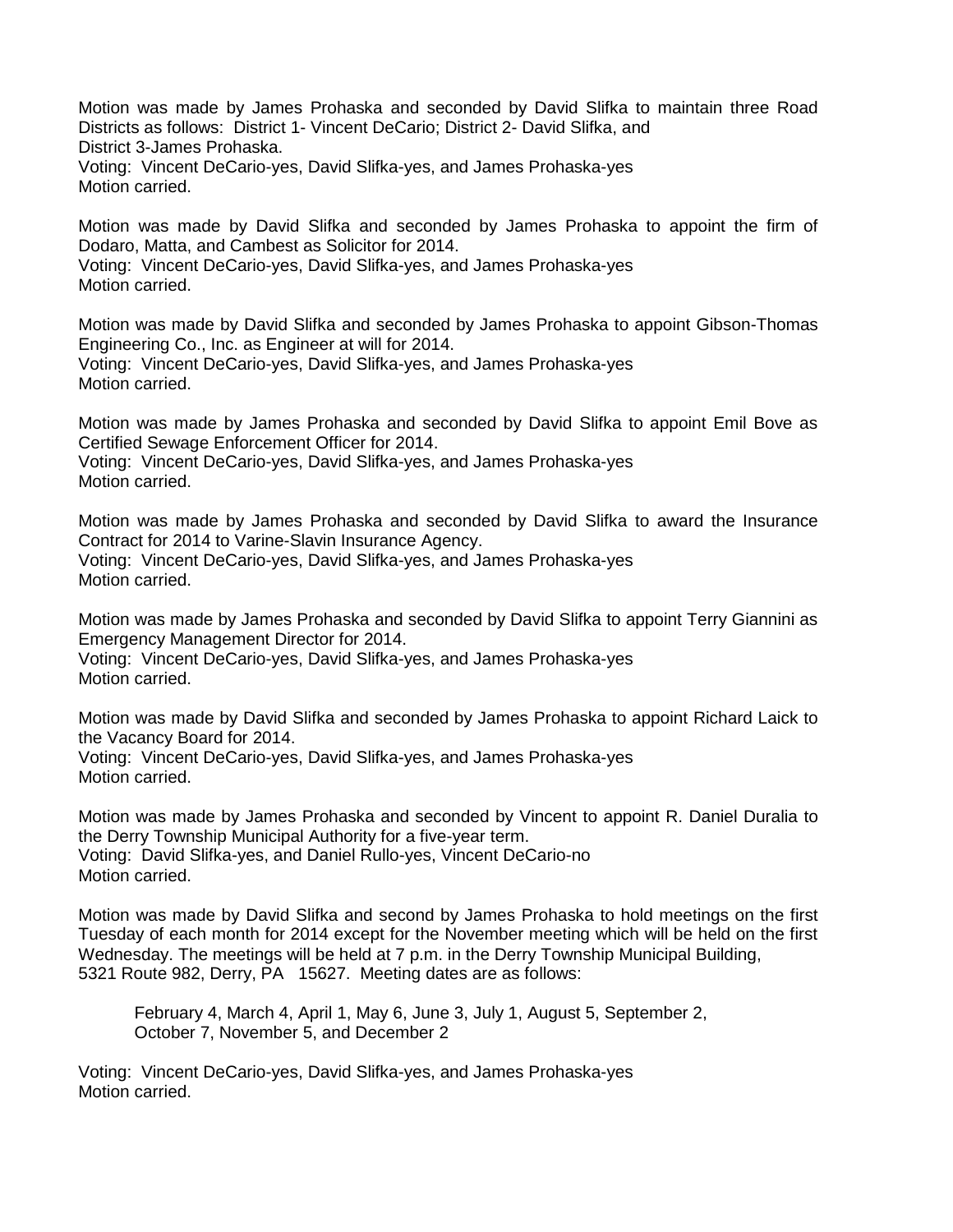Motion was made by James Prohaska and seconded by David Slifka to approve the Board of Supervisors attendance at the 92nd Annual State Convention of the Pennsylvania Association of Township Supervisors to be held April 13-16, 2013 with the voting delegate to be the Chairman. Supervisors will be paid their normal wages and expenses that include room, meals, and travel. Voting: Vincent DeCario-yes, David Slifka-yes, and James Prohaska-yes Motion carried.

Motion was made by David Slifka and seconded by Daniel Rullo to continue all policies and procedures, millage, fire hydrant and street light taxes at 2004 levels:

| Real Estate Tax                |   | 3 mills                          |
|--------------------------------|---|----------------------------------|
| Earned Income Tax              |   | $1\% = 50\%$ to Township         |
|                                |   | 50% to School District           |
| Amusement Tax                  |   | 5% - Price of Admission          |
| <b>Municipal Lien Letters-</b> |   | \$25                             |
| <b>Street Light Tax</b>        |   | Flat Rate: \$20 occupied parcels |
|                                |   | \$10 vacant parcels              |
| Fire Hydrant                   |   | Flat Rate: \$6                   |
| <b>Driveway Permits</b>        | - | \$25                             |
| Road Bonding                   | - | \$12,500 per mile                |
| <b>Solicitation Permits</b>    |   | \$50 per month                   |
| <b>Encroachment Permits</b>    |   | Per PennDOT Fee Schedule         |

Voting: Vincent DeCario-yes, David Slifka-yes, and James Prohaska-yes Motion carried.

The meeting was open to the public for comments: Joann Cinibulk questioned who the Supervisors were back in 1973, adopting mandatory garbage in the Township, recycling in Derry Borough, and plowing/salting Froggy Way. A discussion was held

Judy Knopsnider thanked Vince DeCario for the ashes and asked if Ruby Street was going to be paved. A discussion was held.

ANNOUNCEMENTS: Christmas Tree Recycling Remove vehicles and basketball hoops from roads during the winter

DO NOT THROW SNOW ONTO TOWNSHIP ROAD RIGHT-OF WAYS

Motion was made by David Slifka and seconded by James Prohaska to approve Minutes of December 3, 2013.

Voting: Vincent DeCario-yes, David Slifka-yes, and James Prohaska-yes Motion carried.

Motion was made by James Prohaska and seconded by David Slifka to approve the payroll of December 5 and 19, 2013 for payment.

Voting: Vincent DeCario-yes, David Slifka-yes, and James Prohaska-yes Motion carried.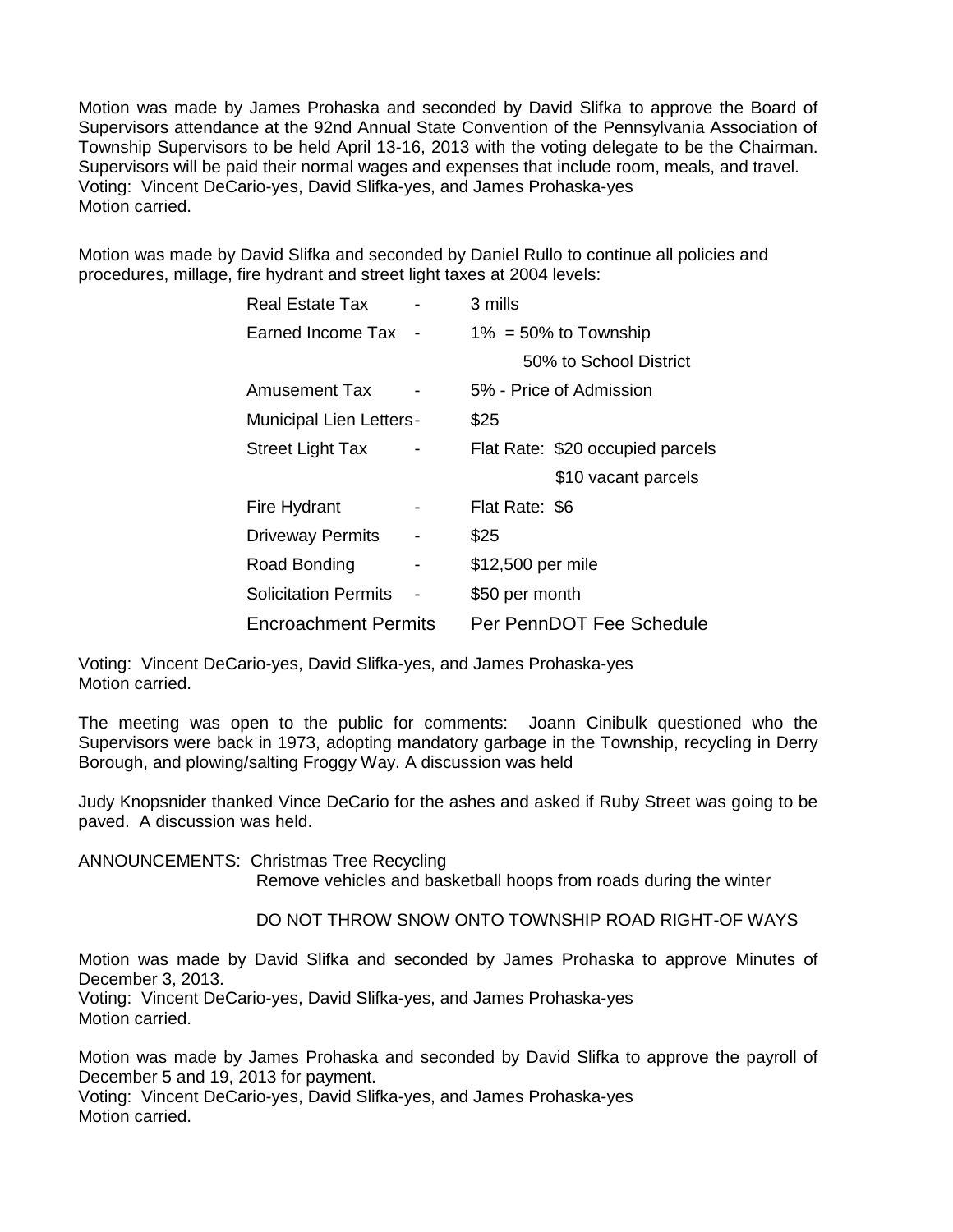Motion was made by David Slifka and seconded by James Prohaska to approve the bills of December 4, 18, and 30, 2013 for payment.

Voting: Vincent DeCario-yes, David Slifka-yes, and James Prohaska-yes Motion carried.

Motion was made by James Prohaska and seconded by David Slifka to approve the Treasurer's Report for December 2013.

Voting: Vincent DeCario-yes, David Slifka-yes, and James Prohaska-yes Motion carried.

Motion was made by David Slifka and seconded by James Prohaska to adopt Ordinance 151- 2014 amending Ordinance No. 104, Chapter 24, Part 7, Section 705, to amend Ordinance No. 134-2008 for real estate tax exemption for new residential dwelling units to extend the term until December 31, 2018.

Voting: Vincent DeCario-yes, David Slifka-yes, and James Prohaska-yes Motion carried.

Motion was made by David Slifka and seconded by James Prohaska to adopt Ordinance No. 152-2014 amending Ordinance No. 136-2008, Chapter 24, Part 8, Section 806, providing for an extension from real estate tax exemption for commercial, industrial, and business real estate to December 31, 2018.

Voting: Vincent DeCario-yes, David Slifka-yes, and James Prohaska-yes Motion carried.

Motion was made by James Prohaska and seconded by David Slifka to adopt Ordinance No. 153-2014 authorizing the incurring of lease rental indebtedness in the amount of \$1,353,895 for the Derry Township Municipal Authority.

Voting: Vincent DeCario-yes, David Slifka-yes, and James Prohaska-yes Motion carried.

Motion was made by David Slifka and seconded by James Prohaska to approve Resolution No. 546-2014 approving tan amendment of the Articles of Incorporation of the Derry Township Municipal Authority extending the terms of existence of the Authority to a date fifty (50) years from the date of approval of the amendment of the Secretary of the Commonwealth. Voting: Vincent DeCario-yes, David Slifka-yes, and James Prohaska-yes Motion carried.

Motion was made James Prohaska and seconded by David Slifka to review the Donovan Subdivision located along Nadji Road contingent upon the approval of the Westmoreland County Department of Planning and Development:

Approval of this plan does not constitute acceptance of the streets as dedicated and laid out on said plan until they are developed to the Township's specifications at which time formal written notice of acceptance of dedication will be delivered by the Derry Township Board of Supervisors to the developer.

Voting: Vincent DeCario-yes, David Slifka-yes, and James Prohaska-yes Motion carried.